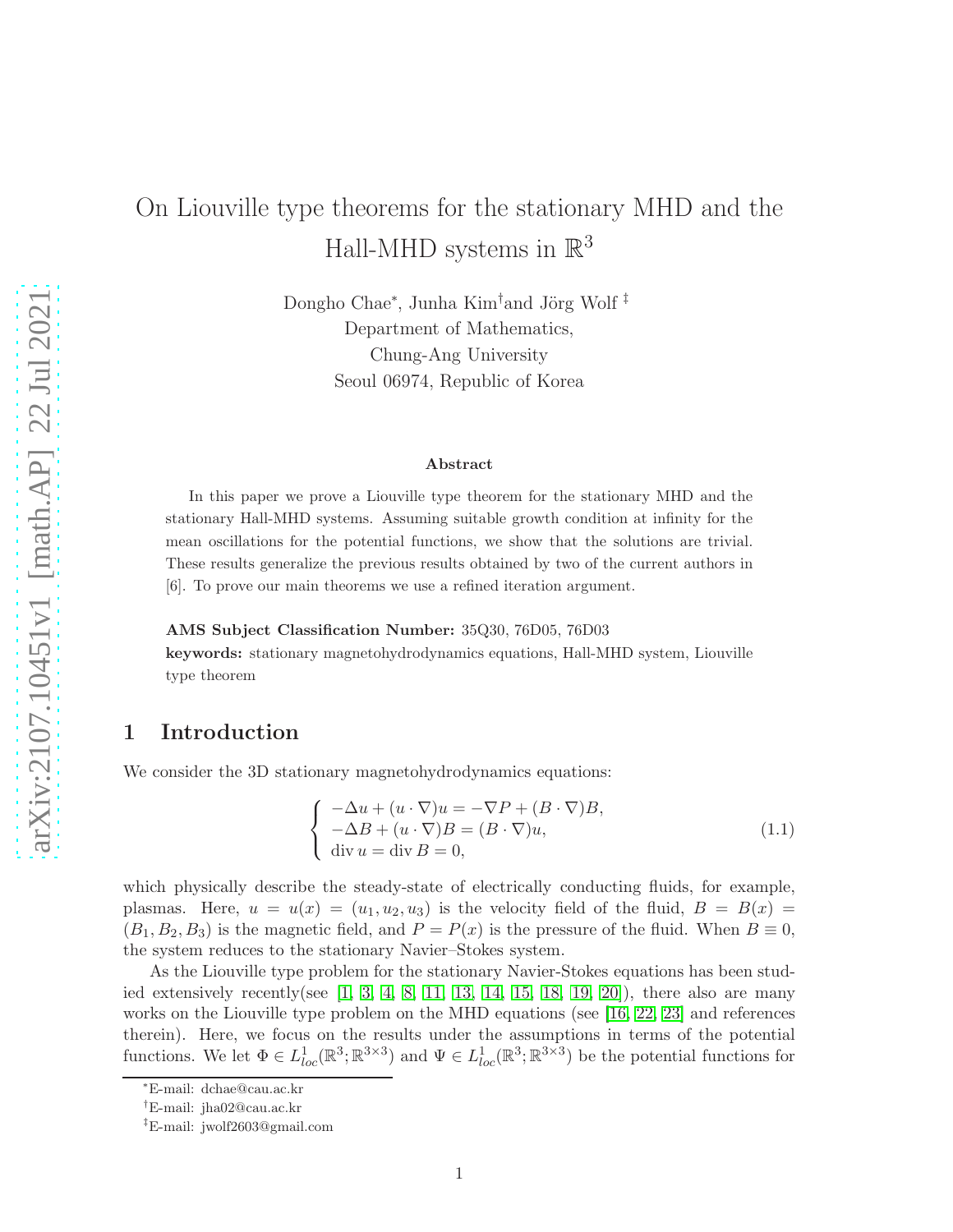the vector fields  $u \in L^1_{loc}(\mathbb{R}^3)$  and  $B \in L^1_{loc}(\mathbb{R}^3)$  respectively, if div  $\Phi = u$  and div  $\Psi = B$ . In [\[18\]](#page-13-1), Seregin proved Liouville type theorems for the stationary Navier-Stokes equations under the assumptions for the potential  $\Phi \in BMO(\mathbb{R}^3)$  and for the velocity  $v \in L^6(\mathbb{R}^3)$ (later in [\[19\]](#page-13-2), the velocity condition is dropped). After that, Chae and Wolf improved the previous result (see [\[5\]](#page-12-7)). For the MHD equations, Schulz obtained Liouville theorem in [\[17\]](#page-13-7) under the conditions similar to those in [\[18\]](#page-13-1). Recently, Chae and Wolf in [\[6\]](#page-12-8) proved the similar theorem but under relaxed conditions than [\[17\]](#page-13-7). Moreover, they also obtained similar Liouville type result for the 3D Hall-MHD system

<span id="page-1-0"></span>
$$
\begin{cases}\n-\Delta u + (u \cdot \nabla)u = -\nabla P + (B \cdot \nabla)B, \\
-\Delta B + (u \cdot \nabla)B = (B \cdot \nabla)u + \nabla \times ((\nabla \times B) \times B), \\
\text{div } u = \text{div } B = 0.\n\end{cases}
$$
\n(1.2)

We note that the system  $(1.2)$  is a physically important generalization of  $(1.1)(\text{see e.g. } [2]$  $(1.1)(\text{see e.g. } [2]$ for preliminary mathematical results and physical motivation of the Hall-MHD system).

<span id="page-1-1"></span>Our aim in this paper is to generalize the main results in  $[5, 6]$  $[5, 6]$  (and hence  $[17]$ ).

**Theorem 1** Let  $(u, B, P)$  be a smooth solution to [\(1.1\)](#page-0-0). Assume that there exist  $\Phi, \Psi \in$  $C^{\infty}(\mathbb{R}^3;\mathbb{R}^{3\times3})$  such that  $\nabla \cdot \Phi = u$ ,  $\nabla \cdot \Psi = B$ , and

<span id="page-1-2"></span>
$$
\left(\frac{1}{|B(r)|}\int_{B(r)}\left|\Phi-\Phi_{B(r)}\right|^s\mathrm{d}x\right)^{\frac{1}{s}} + \left(\frac{1}{|B(r)|}\int_{B(r)}\left|\Psi-\Psi_{B(r)}\right|^s\mathrm{d}x\right)^{\frac{1}{s}} \le Cr^{\frac{1}{3}-\frac{1}{s}}, \qquad r>1\tag{1.3}
$$

for some  $3 < s \leq 6$ . Then  $u \equiv B \equiv 0$ .

<span id="page-1-4"></span>**Remark [1](#page-1-1)** In the case  $B \equiv 0$  Theorem 1 reduces to [\[5,](#page-12-7) Theorem 1.1].

**Theorem 2** Let  $(u, B, P)$  be a smooth solution to [\(1.2\)](#page-1-0). Assume that there exist  $\Phi, \Psi \in$  $C^{\infty}(\mathbb{R}^3;\mathbb{R}^{3\times3})$  such that  $\nabla \cdot \Phi = u$ ,  $\nabla \cdot \Psi = B$ , and [\(1.3\)](#page-1-2) for some  $3 < s \leq 6$ . In addition,

<span id="page-1-3"></span>
$$
\left(\frac{1}{|B(r)|}\int_{B(r)}|B-B_{B(r)}|^pdx\right)^{\frac{1}{p}} = o\left(r^{\left(\frac{2s}{3}+1\right)\left(\frac{1}{3}-\frac{1}{p}\right)}\right) \qquad as \qquad r \to \infty \tag{1.4}
$$

for some  $p > 3$ . Then  $u \equiv B \equiv 0$ .

**Remark 2** When  $s = 6$  and  $p = 6$ , the condition [\(1.4\)](#page-1-3) reduces to

<span id="page-1-5"></span>
$$
\frac{1}{r^8} \int_{B(r)} |B - B_{B(r)}|^6 dx \to 0 \quad as \quad r \to \infty,
$$

and we recover  $[6,$  Theorem 1.3.

## 2 Preliminaries

In this section, we introduce some notations and inequalities used throughout this paper. The following lemma is for Caccioppoli type inequalities which are essential for achieving our results. For the proof, we refer to [\[7,](#page-12-10) Lemma 2.1 and Lemma 2.2].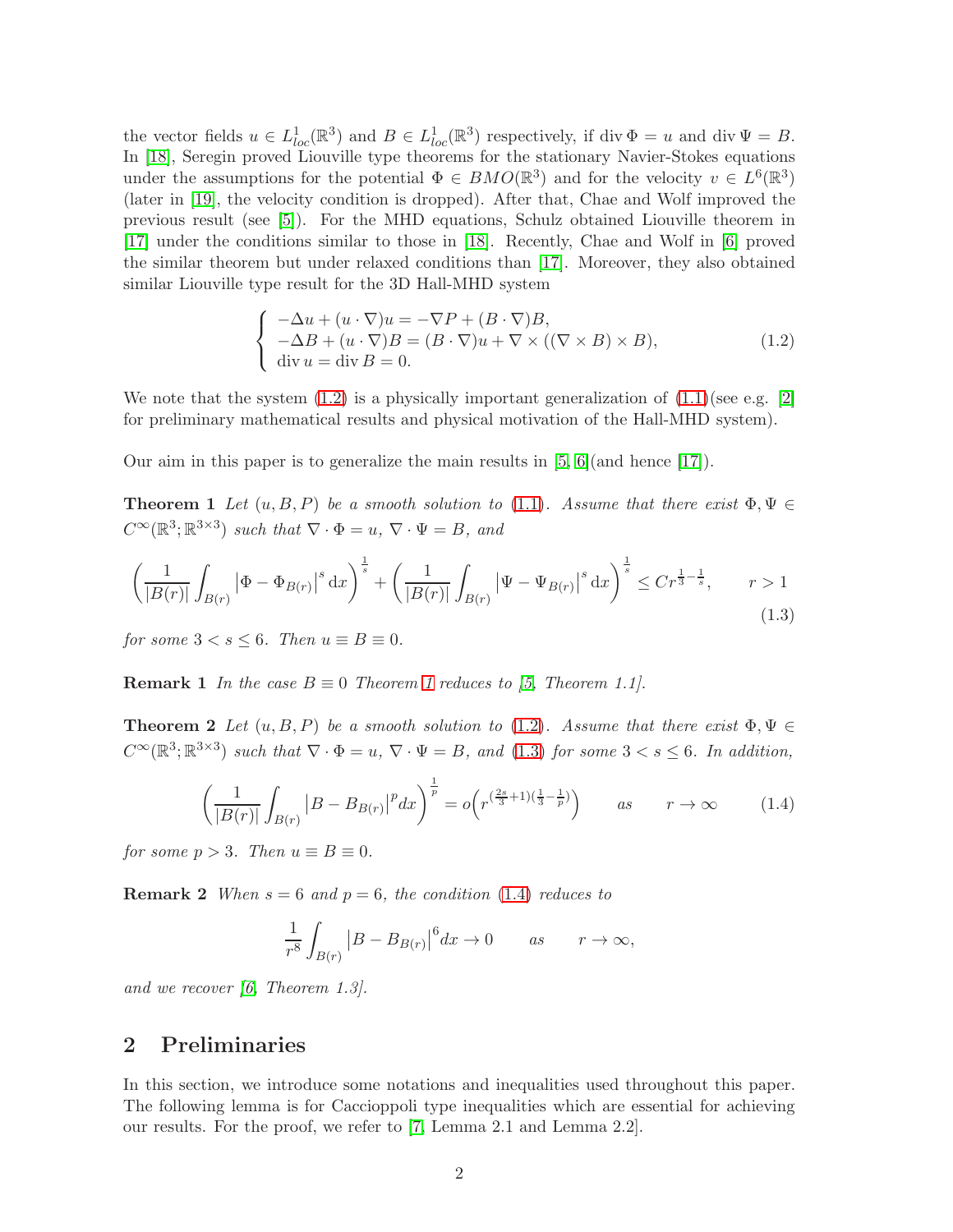**Lemma 1** Let  $R > 1$  and  $f \in W^{1,2}(B(R); \mathbb{R}^3)$ . For  $0 < \rho < R$ , let  $\psi \in C_c^{\infty}(B(R))$  such that  $0 \leq \psi \leq 1$  and  $|\nabla \psi| \leq C/(R - \rho)$ . Suppose that there exists  $F \in W^{2,2}(B(R); \mathbb{R}^{3 \times 3})$ with  $\nabla \cdot F = f$  and

$$
\left(\frac{1}{|B(r)|}\int_{B(r)}\left|F - F_{B(r)}\right|^s \mathrm{d}x\right)^{\frac{1}{s}} \le Cr^{\frac{1}{3} - \frac{1}{s}}, \qquad r > 1
$$

for some  $3 < s \leq 6$ . Then it holds

<span id="page-2-1"></span>
$$
\|\psi^2 f\|_{L^2(B(R))}^2 \le C R^{\frac{11}{6} - \frac{1}{s}} \|\psi \nabla f\|_{L^2(B(R))} + C R^{\frac{11}{3} - \frac{2}{s}} (R - \rho)^{-2}
$$
(2.1)

and

<span id="page-2-0"></span>
$$
\|\psi^3 f\|_{L^3(B(R))}^3 \le C R \|\psi \nabla f\|_{L^2(B(R))}^{\frac{18}{s+6}} + C R^{4-\frac{3}{s}} (R-\rho)^{-3} + C R \big((R-\rho)^{-1} \|\psi^2 f\|_{L^2(B(R))}\big)^{\frac{18}{s+6}}.
$$
\n(2.2)

To prove Theorem [2,](#page-1-4) it is important to estimate the Hall term in [\(1.2\)](#page-1-0),  $\nabla \times ((\nabla \times B) \times B)$ , carefully. Here, we collect some simple inequalities which will help it. For a measurable set  $E \subset \mathbb{R}^3$  and a cut-off function  $\varphi \in C_c^{\infty}(\mathbb{R}^3)$  with  $0 \leq \varphi \leq 1$ , we use the notations

$$
f_E := \frac{1}{|E|} \int_E f \, dx, \qquad f_\varphi := \left( \int_{\mathbb{R}^3} \varphi \, dx \right)^{-1} \int_{\mathbb{R}^3} f \varphi \, dx
$$

for  $f \in L^1_{loc}(\mathbb{R}^3; \mathbb{R}^3)$ .

**Lemma 2** Let  $R > 1$  and  $\varphi \in C_c^{\infty}(B(R))$  satisfy  $0 \le \varphi \le 1$  and  $\|\varphi\|_{L^1(B(R))} \ge c|B(R)|$  for some  $c > 0$ . Then for a measurable set  $E \in \mathbb{R}^3$  with supp  $(\varphi) \subset E \subset B(R)$ , we have

<span id="page-2-2"></span>
$$
||f - f_{\varphi}||_{L^{p}(E)} \le \frac{c+1}{c} ||f - f_{E}||_{L^{p}(E)}, \qquad 1 \le p \le \infty.
$$
 (2.3)

**Proof.** Noting that  $f_{\varphi} - \tau = (f - \tau)_{\varphi}$  for all  $\tau \in \mathbb{R}$ , we have

$$
||f - f_{\varphi}||_{L^{p}(E)} \le ||f - f_{E}||_{L^{p}(E)} + ||(f - f_{E})_{\varphi}||_{L^{p}(E)}.
$$

Since Hölder's inequality implies that

$$
|(f - f_E)_{\varphi}| \le \frac{1}{c|B(R)|} \|f - f_E\|_{L^p(E)} \|\varphi\|_{L^{p'}(E)} \le \frac{|E|^{1 - \frac{1}{p}}}{c|B(R)|} \|f - f_E\|_{L^p(E)}, \qquad 1 \le p \le \infty,
$$

it follows that

$$
||f - f_{\varphi}||_{L^{p}(E)} \leq \left(1 + \frac{|E|}{c|B(R)|}\right) ||f - f_{E}||_{L^{p}(E)}.
$$

This completes the proof.

**Lemma 3** Let  $B \in C^{\infty}(\mathbb{R}^3; \mathbb{R}^3)$  and  $\Psi \in C^{\infty}(\mathbb{R}^3; \mathbb{R}^{3 \times 3})$  satisfy  $\nabla \cdot \Psi = B$  and [\(1.3\)](#page-1-2). Let  $R > 1$  and  $\varphi \in C_c^{\infty}(B(R))$  satisfy  $0 \leq \varphi \leq 1$ ,  $\|\varphi\|_{L^1(B(R))} \geq c|B(R)|$ , and  $|\nabla \varphi| \leq C/R$  for some  $c > 0$ ,  $C > 0$ . Then we have

<span id="page-2-3"></span>
$$
|B_{\varphi}| \le \frac{C}{c} R^{-\frac{2}{3} - \frac{1}{s}}.
$$
\n(2.4)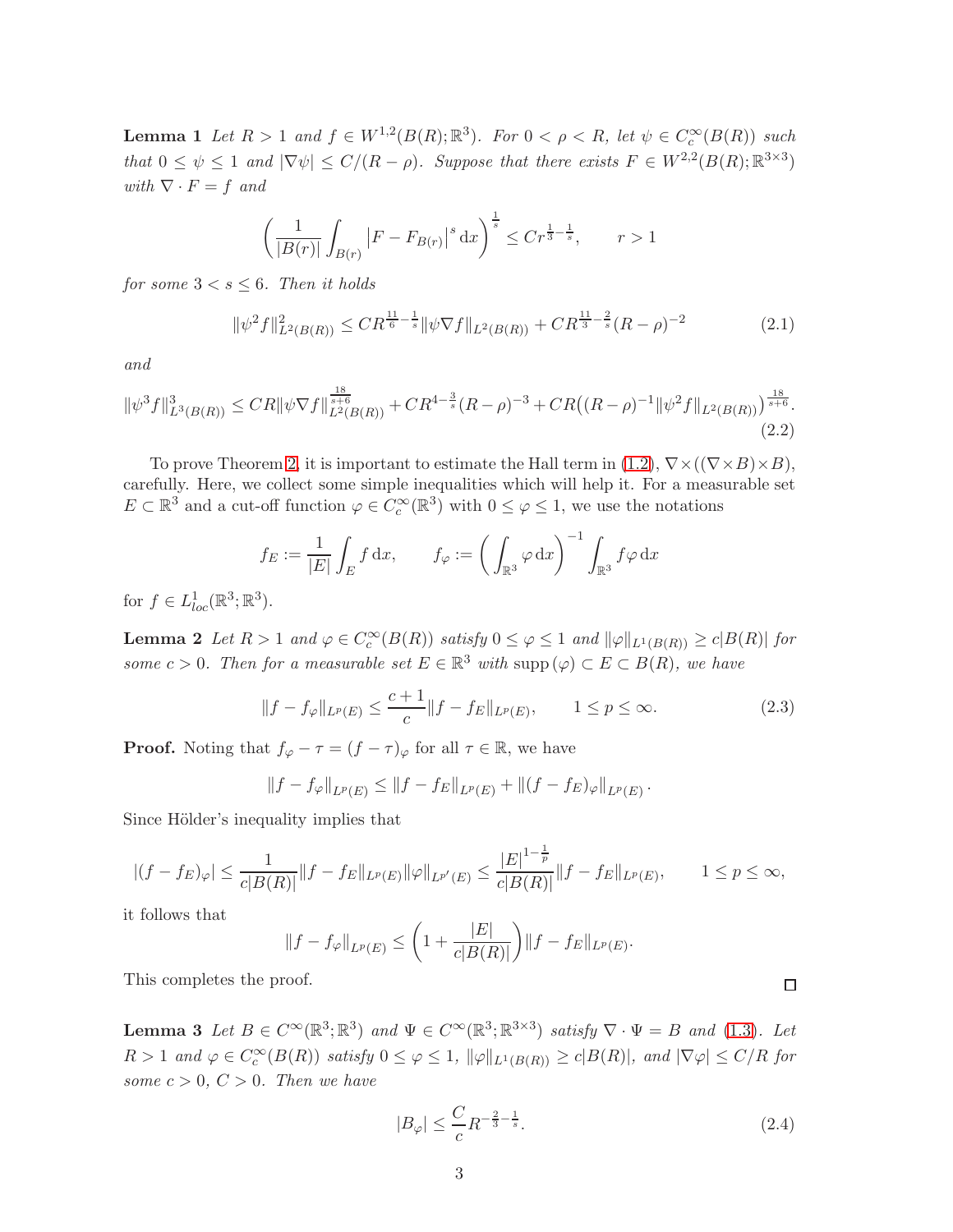Proof. We clearly have that

$$
|B_{\varphi}| \le \frac{1}{c|B(R)|} \left| \int_{B(R)} B\varphi \,dx \right| = \frac{1}{c|B(R)|} \left| \int_{B(R)} \operatorname{div} \left( \Psi - \Psi_{B(R)} \right) \varphi \,dx \right|.
$$

Since integration by parts yields

$$
\frac{1}{c|B(R)|} \left| \int_{B(R)} \operatorname{div} \left( \Psi - \Psi_{B(R)} \right) \varphi \, dx \right| \le \frac{1}{c|B(R)|} \int_{B(R)} \left| \Psi - \Psi_{B(R)} \right| \left| \nabla \varphi \right| dx,
$$

applying the Hölder's inequality with  $|\nabla \varphi| \leq C/R$  we see that

$$
\frac{1}{c|B(R)|} \left| \int_{B(R)} \operatorname{div} \left( \Psi - \Psi_{B(R)} \right) \varphi \, dx \right| \leq \frac{C}{cR} \left( \frac{1}{|B(R)|} \int_{B(R)} \left| \Phi - \Phi_{B(R)} \right| dx \right)
$$
  

$$
\leq \frac{C}{cR} \left( \frac{1}{|B(R)|} \int_{B(R)} \left| \Phi - \Phi_{B(R)} \right|^{s} dx \right)^{\frac{1}{s}}.
$$

Thus, by [\(1.3\)](#page-1-2) we complete the proof.

At the end of this section, we define a family of cut-off functions for simplicity. For  $0 < \tau < \tau'$ , we let  $\zeta = \zeta_{\tau,\tau'} \in C_c^{\infty}(B(\tau'))$  be a radially non-increasing scalar function such that  $\zeta = 1$  on  $B(\tau)$ ,  $|\nabla \zeta| < 2/(\tau' - \tau)$ , and  $|\nabla^2 \zeta| < 4/(\tau' - \tau)^2$ .

## 3 Proof of Theorem [1](#page-1-1)

Firstly, we show that

<span id="page-3-1"></span>
$$
\int_{\mathbb{R}^3} (|\nabla u|^2 + |\nabla B|^2) \, \mathrm{d}x < \infty. \tag{3.1}
$$

Let  $\varphi$  be a cut-off function in  $C_c^{\infty}(\mathbb{R}^3)$ . We multiply  $(1.1)_1$  and  $(1.1)_2$  by  $u\varphi$  and  $B\varphi$ respectively and integrate over  $\mathbb{R}^3$ . Then integration by parts with the divergence-free conditions yields that

<span id="page-3-0"></span>
$$
\int_{\mathbb{R}^3} (|\nabla u|^2 + |\nabla B|^2) \varphi \, dx = \frac{1}{2} \int_{\mathbb{R}^3} (|u|^2 + |B|^2) \Delta \varphi \, dx + \frac{1}{2} \int_{\mathbb{R}^3} (|u|^2 + |B|^2) u \cdot \nabla \varphi \, dx
$$
\n
$$
- \int_{\mathbb{R}^3} (u \cdot B)(B \cdot \nabla) \varphi \, dx + \int_{\mathbb{R}^3} (P - P_{B(\tau)}) u \cdot \nabla \varphi \, dx,\tag{3.2}
$$

where  $\tau$  is any positive number. We set  $R > \rho > 1$  and  $\overline{R} = (R + \rho)/2$  and then take  $\varphi = \zeta_{\rho,\overline{R}}$  in [\(3.2\)](#page-3-0). From the properties of  $\zeta_{\rho,\overline{R}}$ , Hölder's inequality, and Young's inequality we infer that

$$
\int_{B(\rho)} (|\nabla u|^2 + |\nabla B|^2) dx \le C(R - \rho)^{-2} \int_{B(\overline{R}) \backslash B(\rho)} (|u|^2 + |B|^2) dx
$$
  
+ $C(R - \rho)^{-1} \int_{B(\overline{R}) \backslash B(\rho)} (|u|^3 + |B|^3) dx + C(R - \rho)^{-1} \int_{B(\overline{R})} |P - P_{B(\overline{R})}|^{\frac{3}{2}} dx.$ 

Let  $\psi = \zeta_{\overline{R},R}$ . Since  $\psi = 1$  on  $B(\overline{R})$ , it follows

$$
\int_{B(\rho)} (|\nabla u|^2 + |\nabla B|^2) \, \mathrm{d}x \le C(I_1 + I_2 + I_3)
$$

 $\Box$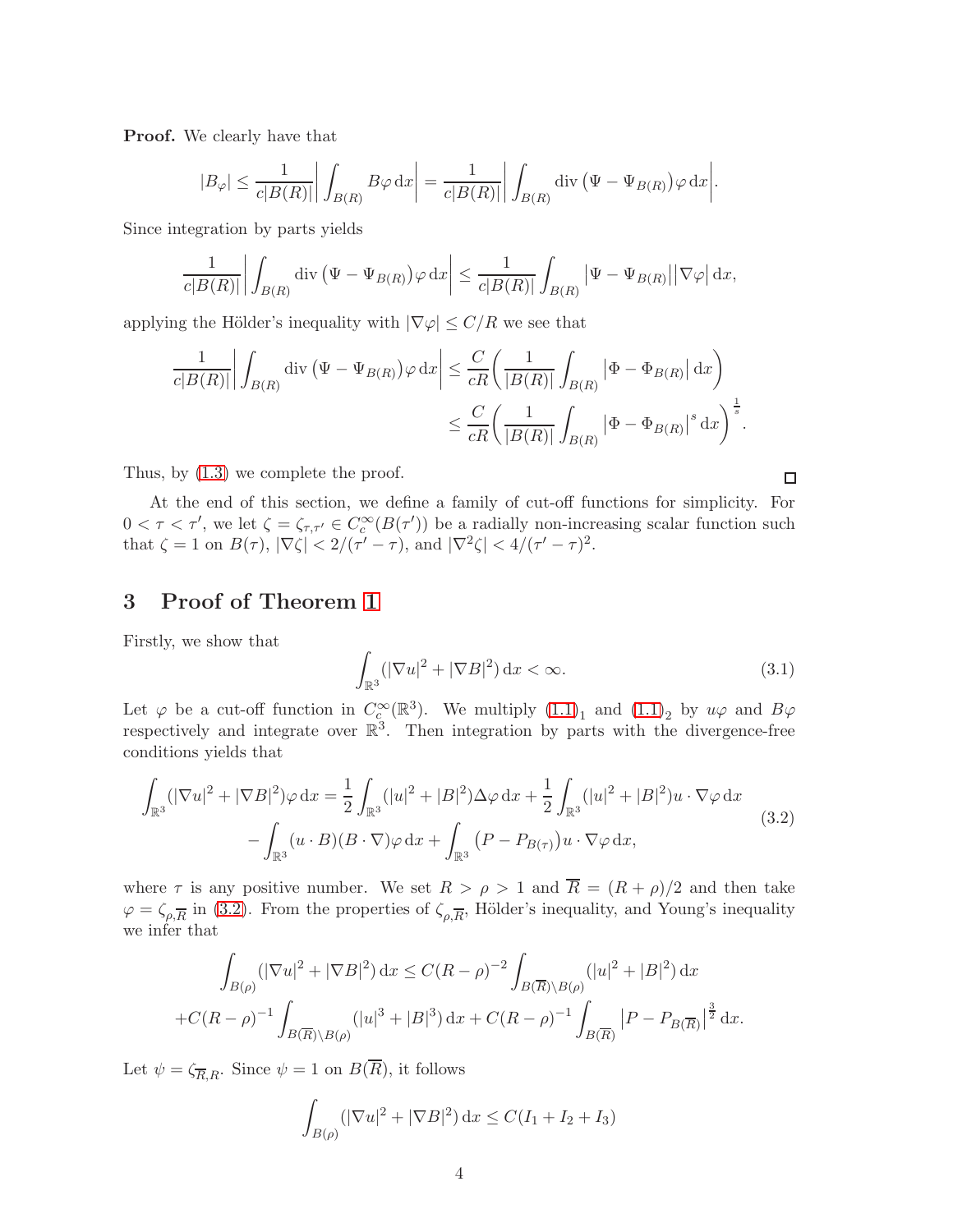where

$$
I_1 := (R - \rho)^{-2} \int_{B(R)} (|\psi^2 u|^2 + |\psi^2 B|^2) dx,
$$
  
\n
$$
I_2 := (R - \rho)^{-1} \int_{B(R)} (|\psi^3 u|^3 + |\psi^3 B|^3) dx,
$$
  
\n
$$
I_3 := (R - \rho)^{-1} \int_{B(\overline{R})} |P - P_{B(\overline{R})}|^{\frac{3}{2}} dx.
$$
\n(3.3)

To estimate  $I_3$  first, we consider the functional  $F \in W^{-1, \frac{3}{2}}(B(\overline{R}))$  such that

$$
\langle F, \varphi \rangle = \int_{B(\overline{R})} (\nabla u - u \otimes u + B \otimes B) : \nabla \varphi \, dx, \qquad \varphi \in W_0^{1,3}(B(\overline{R})).
$$

Due to that  $(u, B, P)$  solves the equation [\(1.1\)](#page-0-0), we can verify  $F = -\nabla (P - P_{B(\overline{R})})$  and  $\langle F, \varphi \rangle = 0$  for  $\varphi \in W_0^{1,3}$  $_{0}^{1,3}(B(R))$  with div  $\varphi = 0$ . Thus, we can apply [\[21,](#page-13-8) Lemma 2.1.1] and see that

$$
\int_{B(\overline{R})} |P - P_{B(\overline{R})}|^{\frac{3}{2}} dx \le C ||F||_{W^{-1,\frac{3}{2}}(B(\overline{R}))}^{\frac{3}{2}}.
$$

With the following estimate

$$
||F||_{W^{-1,\frac{3}{2}}(B(\overline{R}))}^{\frac{3}{2}} \le ||\nabla u - u \otimes u + B \otimes B||_{L^{\frac{3}{2}}(B(\overline{R}))}^{\frac{3}{2}}
$$
  
 
$$
\le C R^{\frac{3}{4}} \bigg( \int_{B(\overline{R})} |\nabla u|^2 dx \bigg)^{\frac{3}{4}} + C \int_{B(\overline{R})} (|u|^3 + |B|^3) dx
$$

we can obtain

$$
I_3 \leq CR(R-\rho)^{-1} \bigg( \int_{B(R)} |\nabla u|^2 dx \bigg)^{\frac{3}{4}} + CI_2.
$$

Hence,

$$
I_3 \le \epsilon \int_{B(R)} |\nabla u|^2 \, \mathrm{d}x + C(\epsilon) R^4 (R - \rho)^4 + C I_2, \qquad \epsilon > 0.
$$

Before estimating  $I_2$ , we notice that  $\psi = \zeta_{\overline{R},R}$  satisfies  $0 \leq \psi \leq 1$  and  $|\nabla \psi| \leq 4/(R - \rho)$ , thus, with  $(1.3)$ , Lemma [1](#page-1-5) is applicable. We use  $(2.2)$  and have

$$
(R - \rho)^{-1} \int_{B(R)} |\psi^3 u|^3 dx \leq C R (R - \rho)^{-1} ||\psi \nabla u||_{L^2(B(R))}^{\frac{18}{3+6}} + C R^{4 - \frac{3}{s}} (R - \rho)^{-4}
$$

$$
+ C R (R - \rho)^{-1} ((R - \rho)^{-1} ||\psi^2 u||_{L^2(B(R))})^{\frac{18}{s+6}}.
$$

By  $R > 1$ ,  $R(R - \rho)^{-1} > 1$ , and Young's inequality, it follows

$$
(R - \rho)^{-1} \int_{B(R)} |\psi^3 u|^3 dx \le \epsilon \|\psi \nabla u\|_{L^2(B(R))}^2 + C(\epsilon) R^{\frac{s+6}{s-3}} (R - \rho)^{-\frac{s+6}{s-3}} + I_1, \qquad \epsilon > 0.
$$

Repeating the above process for  $B$  instead of  $u$ , we can have

$$
(R - \rho)^{-1} \int_{B(R)} |\psi^3 B|^3 dx \le \epsilon \|\psi \nabla B\|_{L^2(B(R))}^2 + C(\epsilon) R^{\frac{s+6}{s-3}} (R - \rho)^{-\frac{s+6}{s-3}} + I_1, \qquad \epsilon > 0.
$$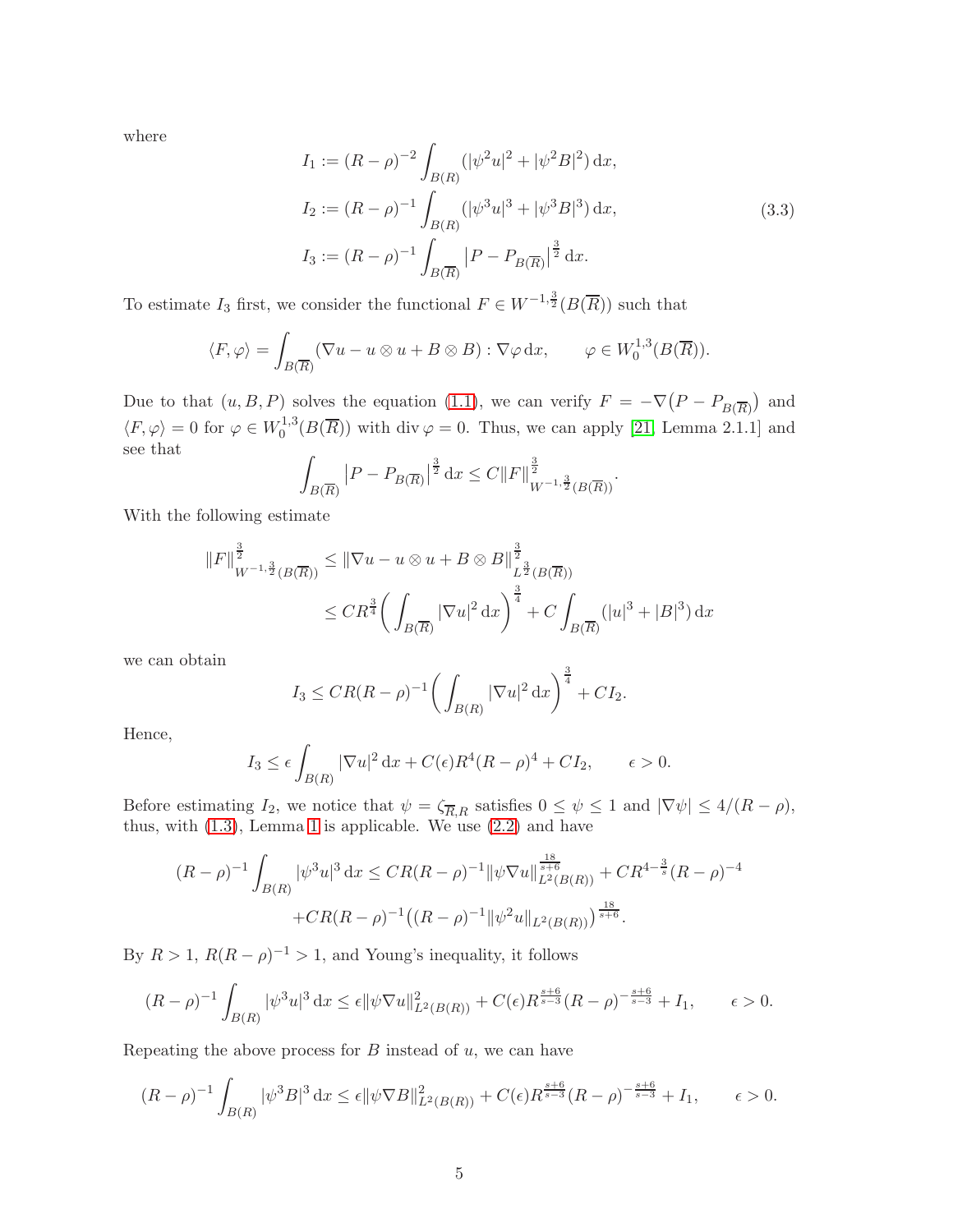Therefore, we obtain that

$$
I_2 \le \epsilon \int_{B(R)} (|\nabla u|^2 + |\nabla B|^2) \, \mathrm{d}x + C(\epsilon) R^{\frac{s+6}{s-3}} (R - \rho)^{-\frac{s+6}{s-3}} + I_1, \qquad \epsilon > 0.
$$

We continue estimating  $I_1$ . Using [\(2.1\)](#page-2-1) with  $R > 1$ , we clearly have

$$
(R - \rho)^{-2} \int_{B(R)} |\psi^2 u|^2 dx \le C R^{\frac{11}{6} - \frac{1}{s}} (R - \rho)^{-2} ||\psi \nabla u||_{L^2(B(R))} + C R^{\frac{11}{3} - \frac{2}{s}} (R - \rho)^{-4}
$$
  

$$
\le C R^2 (R - \rho)^{-2} ||\psi \nabla u||_{L^2(B(R))} + C R^4 (R - \rho)^{-4}.
$$

Then by Young's inequality,

$$
(R - \rho)^{-2} \int_{B(R)} |\psi^2 u|^2 dx \le \epsilon ||\psi \nabla u||^2_{L^2(B(R))} + C(\epsilon) R^4 (R - \rho)^{-4}, \qquad \epsilon > 0.
$$

Similarly, we also obtain

$$
(R - \rho)^{-2} \int_{B(R)} |\psi^2 B|^2 dx \le \epsilon ||\psi \nabla B||_{L^2(B(R))}^2 + C(\epsilon)R^4(R - \rho)^{-4}, \qquad \epsilon > 0,
$$

thus,

$$
I_1 \le \epsilon \int_{B(R)} (|\nabla u|^2 + |\nabla B|^2) \, \mathrm{d}x + C(\epsilon) R^4 (R - \rho)^{-4}, \qquad \epsilon > 0.
$$

Collecting the estimates for  $I_1$ ,  $I_2$ , and  $I_3$ , we have with  $R(R - \rho)^{-1} > 1$  that

$$
\int_{B(\rho)} (|\nabla u|^2 + |\nabla B|^2) \, dx \le \epsilon \int_{B(R)} (|\nabla u|^2 + |\nabla B|^2) \, dx + C(\epsilon) R^{\frac{s+6}{s-3}} (R - \rho)^{-\frac{s+6}{s-3}}, \qquad \epsilon > 0.
$$

We fix  $\epsilon$  < 1. Then, thanks to the iteration Lemma in [\[10,](#page-12-11) V.Lemma 3.1], we can deduce

$$
\int_{B(\rho)} (|\nabla u|^2 + |\nabla B|^2) \, \mathrm{d}x \le C R^{\frac{s+6}{s-3}} (R - \rho)^{-\frac{s+6}{s-3}}.
$$

Taking  $R = 2\rho$  and passing  $\rho \to \infty$ , we have [\(3.1\)](#page-3-1).

Secondly, we show that

<span id="page-5-0"></span>
$$
r^{-1} \int_{B(2r)\backslash B(r)} (|u|^3 + |B|^3) \, \mathrm{d}x \to 0 \qquad \text{as} \qquad r \to \infty. \tag{3.4}
$$

Let  $R > \rho > R/4 > 1$  and  $\psi = \zeta_{\rho,R} - \zeta_{\rho/4,R/4}$ . Since  $\psi$  satisfies the assumptions for Lemma [1,](#page-1-5) with the assumption [\(1.3\)](#page-1-2) we use Lemma [1](#page-1-5) and have

$$
\int_{B(R)} |\psi^3 u|^3 \, dx \leq C R ||\psi \nabla u||_{L^2(B(R))}^{\frac{18}{s+6}} + C R^{4-\frac{3}{s}} (R - \rho)^{-3}
$$
  
+ 
$$
C R \big( (R - \rho)^{-2} R^{\frac{11}{6} - \frac{1}{s}} ||\psi \nabla u||_{L^2(B(R))} + R^{\frac{11}{3} - \frac{2}{s}} (R - \rho)^{-4} \big)^{\frac{9}{s+6}}.
$$

Applying Young's inequality, we have

$$
\int_{B(R)} |\psi^3 u|^3 dx \leq C R ||\psi \nabla u||_{L^2(B(R))}^{\frac{18}{s+6}} + C R^{4-\frac{3}{s}} (R - \rho)^{-3}
$$

$$
+ C R (||\psi \nabla u||_{L^2(B(R))}^2 + R^{\frac{11}{3}-\frac{2}{s}} (R - \rho)^{-4})^{\frac{9}{s+6}}.
$$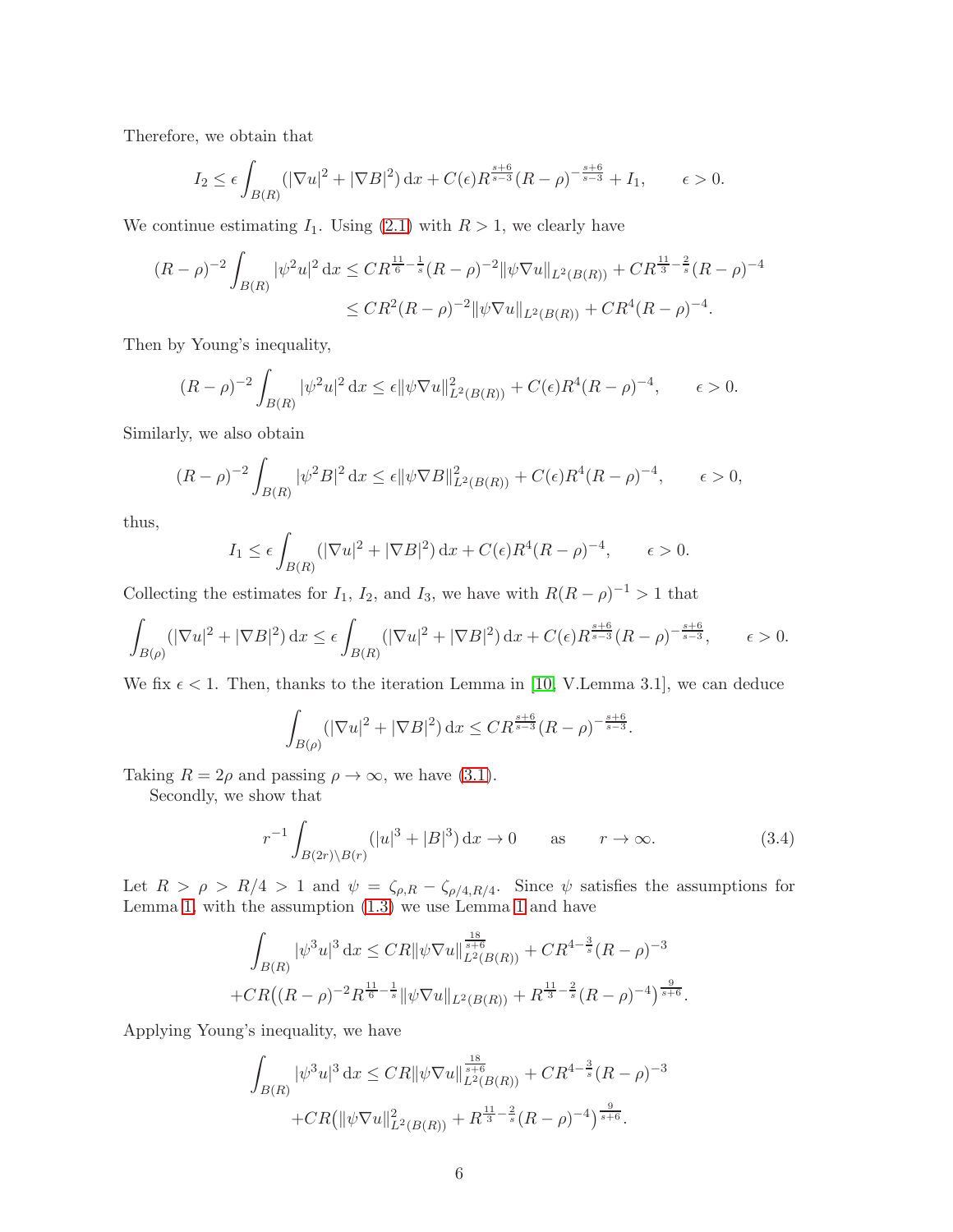And by taking  $\rho = 2r$  and  $R = 4r$  for  $r > 1$ , we can deduce that

$$
r^{-1} \int_{B(2r)\backslash B(r)} |u|^3 dx \leq C \|\nabla u\|_{L^2(B(4r)\backslash B(r/2))}^{\frac{18}{s+6}} + Cr^{-\frac{3}{s}}.
$$

Note that we can show the above inequality for  $B$ . Thus, we obtain  $(3.4)$  due to  $(3.1)$ .

Thirdly, we show

<span id="page-6-0"></span>
$$
r^{-1} \int_{B(r)} (|u|^3 + |B|^3) \, \mathrm{d}x \le C, \qquad r > 1. \tag{3.5}
$$

By direct computation we see that

$$
r^{-1} \int_{B(r)} (|u|^3 + |B|^3) dx = \sum_{j=1}^{\infty} 2^{-j} (2^{-j}r)^{-1} \int_{B(2^{-(j-1)}r) \backslash B(2^{-j}r)} (|u|^3 + |B|^3) dx
$$
  

$$
\leq \sup_{1/2 \leq \rho \leq r/2} \rho^{-1} \int_{B(2\rho) \backslash B(\rho)} (|u|^3 + |B|^3) dx + \int_{B(1)} (|u|^3 + |B|^3) dx.
$$

Hence,  $(3.4)$  implies  $(3.5)$ .

Now, we conclude  $u \equiv B \equiv 0$ . Let  $r > 1$ . Inserting  $\varphi = \zeta_{r,2r}$  into [\(3.2\)](#page-3-0), we infer that

$$
\int_{B(r)} (|\nabla u|^2 + |\nabla B|^2) \, dx \le Cr^{-2} \int_{B(2r)\backslash B(r)} (|u|^2 + |B|^2) \, dx
$$
  
+  $Cr^{-1} \int_{B(2r)\backslash B(r)} (|u|^3 + |B|^3) \, dx + Cr^{-1} \left( \int_{B(2r)} |P - P_{B(2r)}|^{\frac{3}{2}} \, dx \right)^{\frac{2}{3}} \left( \int_{B(2r)\backslash B(r)} |u|^3 \, dx \right)^{\frac{1}{3}}.$ 

Hölder's inequality implies

$$
r^{-2} \int_{B(2r)\backslash B(r)} (|u|^2 + |B|^2) \, \mathrm{d}x \le Cr^{-\frac{1}{3}} \bigg( r^{-1} \int_{B(2r)\backslash B(r)} (|u|^3 + |B|^3) \, \mathrm{d}x \bigg)^{\frac{2}{3}}.
$$

By  $(3.5)$  we have

$$
r^{-2} \int_{B(2r)\backslash B(r)} (|u|^2 + |B|^2) \, \mathrm{d}x \to 0 \qquad \text{as} \qquad r \to \infty.
$$

Also recall that [\(3.4\)](#page-5-0)

$$
r^{-1} \int_{B(2r)\backslash B(r)} (|u|^3 + |B|^3) \, \mathrm{d}x \to 0 \qquad \text{as} \qquad r \to \infty.
$$

As in the way we estimated  $I_3$ , we can show that

$$
\int_{B(2r)} |P - P_{B(2r)}|^{\frac{3}{2}} dx \le Cr^{\frac{3}{4}} \bigg( \int_{B(2r)} |\nabla u|^2 dx \bigg)^{\frac{3}{4}} + C \int_{B(2r)} (|u|^3 + |B|^3) dx.
$$

From  $(3.1)$  and  $(3.5)$  we see that

$$
r^{-1} \int_{B(2r)} |P - P_{B(2r)}|^{\frac{3}{2}} dx \le C, \qquad r > 1.
$$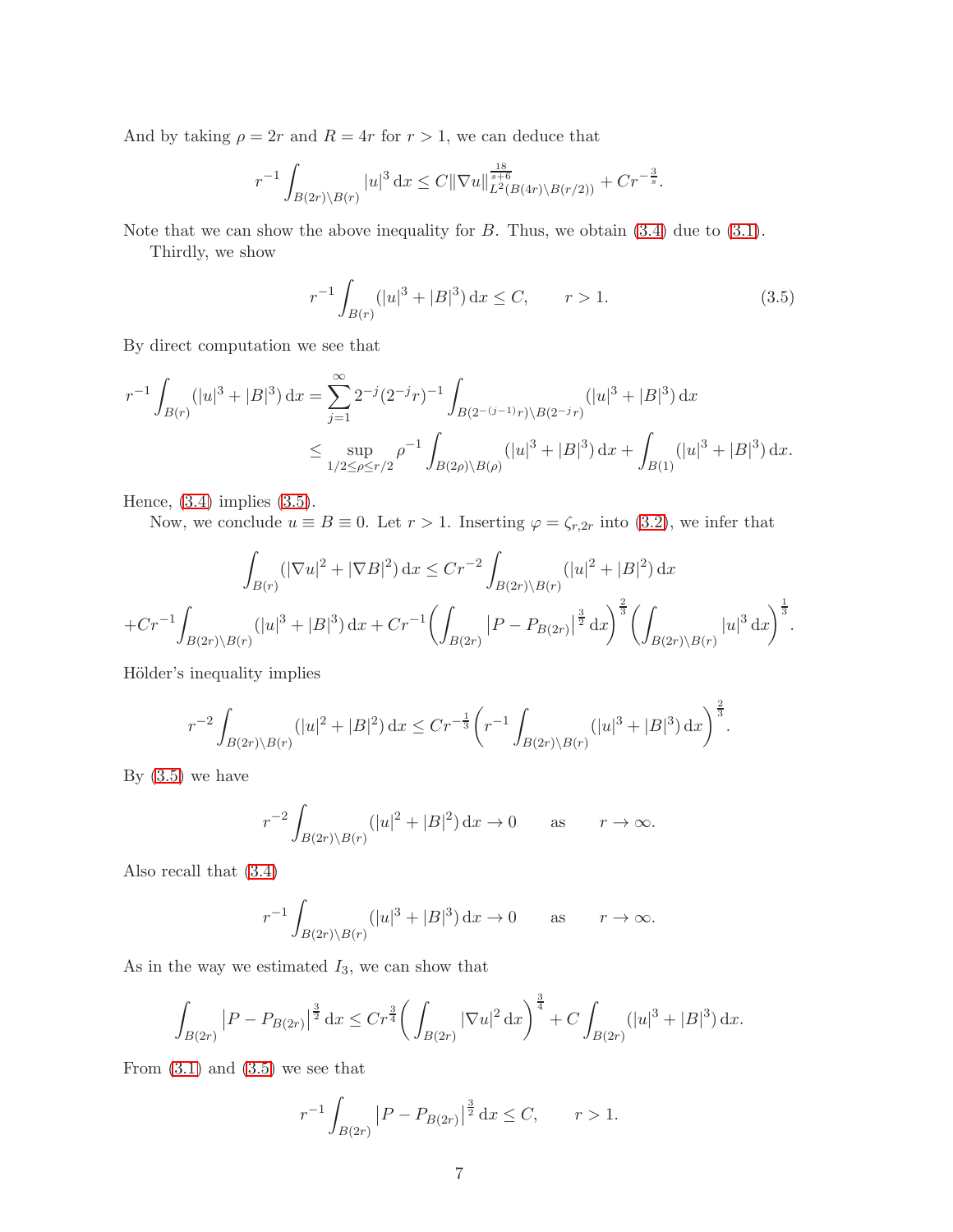Hence, it follows

$$
r^{-1}\bigg(\int_{B(2r)}\big|P-P_{B(2r)}\big|^{\frac{3}{2}}\,\mathrm{d}x\bigg)^{\frac{2}{3}}\bigg(\int_{B(2r)\setminus B(r)}|u|^{3}\,\mathrm{d}x\bigg)^{\frac{1}{3}}\leq C\bigg(r^{-1}\int_{B(2r)\setminus B(r)}|u|^{3}\,\mathrm{d}x\bigg)^{\frac{1}{3}}.
$$

And according to [\(3.4\)](#page-5-0), we have

$$
r^{-1}\bigg(\int_{B(2r)}\big|P-P_{B(2r)}\big|^{\frac{3}{2}}\,\mathrm{d}x\bigg)^{\frac{2}{3}}\bigg(\int_{B(2r)\setminus B(r)}|u|^{3}\,\mathrm{d}x\bigg)^{\frac{1}{3}}\to 0\qquad\text{as}\qquad r\to\infty.
$$

This shows that

$$
\int_{B(r)} (|\nabla u|^2 + |\nabla B|^2) \, \mathrm{d}x \to 0 \qquad \text{as} \qquad r \to \infty,
$$

which implies that u and B must be constants. Thanks to [\(3.4\)](#page-5-0), we finally obtain  $u \equiv B \equiv 0$ .

# 4 Proof of Theorem [2](#page-1-4)

In this section, we use the notation

$$
G(r) := \int_{B(r)} (|\nabla u|^2 + |\nabla B|^2) \, \mathrm{d}x
$$

and

$$
\Theta(r) := \frac{1}{r^{\left(\frac{2s}{3}+1\right)\left(\frac{1}{3}-\frac{1}{p}\right)}} \left(\frac{1}{|B(r)|} \int_{B(r)} |B - B_{B(r)}|^p \, \mathrm{d}x\right)^{\frac{1}{p}}
$$

for  $r > 1$ . Notice that by means of the condition  $(1.4)$ , it holds

<span id="page-7-1"></span>
$$
\lim_{r \to \infty} \Theta(r) = 0. \tag{4.1}
$$

We first show [\(3.1\)](#page-3-1). For a cut-off function  $\varphi \in C_c^{\infty}(\mathbb{R}^3)$ , as we obtained [\(3.2\)](#page-3-0) we have from  $(1.2)$  that

<span id="page-7-0"></span>
$$
\int_{\mathbb{R}^3} (|\nabla u|^2 + |\nabla B|^2) \varphi \, dx = \frac{1}{2} \int_{\mathbb{R}^3} (|u|^2 + |B|^2) \Delta \varphi \, dx + \frac{1}{2} \int_{\mathbb{R}^3} (|u|^2 + |B|^2) u \cdot \nabla \varphi \, dx
$$
\n
$$
- \int_{\mathbb{R}^3} (u \cdot B)(B \cdot \nabla) \varphi \, dx - \int_{\mathbb{R}^3} ((\nabla \times B) \times B) \cdot B \times \nabla \varphi \, dx + \int_{\mathbb{R}^3} (P - P_{B(\tau)}) u \cdot \nabla \varphi \, dx \tag{4.2}
$$

for any  $\tau > 0$ . Let  $R > \rho > 1$  and  $R = (R + \rho)/2$  and insert  $\varphi = \zeta_{\rho,\overline{R}}$  into [\(4.2\)](#page-7-0). Then we can infer that

$$
G(\rho) \le C(R - \rho)^{-2} \int_{B(\overline{R}) \backslash B(\rho)} (|u|^2 + |B|^2) dx + C(R - \rho)^{-1} \int_{B(\overline{R}) \backslash B(\rho)} (|u|^3 + |B|^3) dx
$$
  
+  $C(R - \rho)^{-1} \int_{B(\overline{R})} |P - P_{B(\overline{R})}|^{\frac{3}{2}} dx + C(R - \rho)^{-1} \int_{B(\overline{R})} |\nabla B||B|^2 dx.$ 

We define

$$
I_4 := (R - \rho)^{-1} \int_{B(\overline{R})} |\nabla B| |B|^2 \, \mathrm{d}x.
$$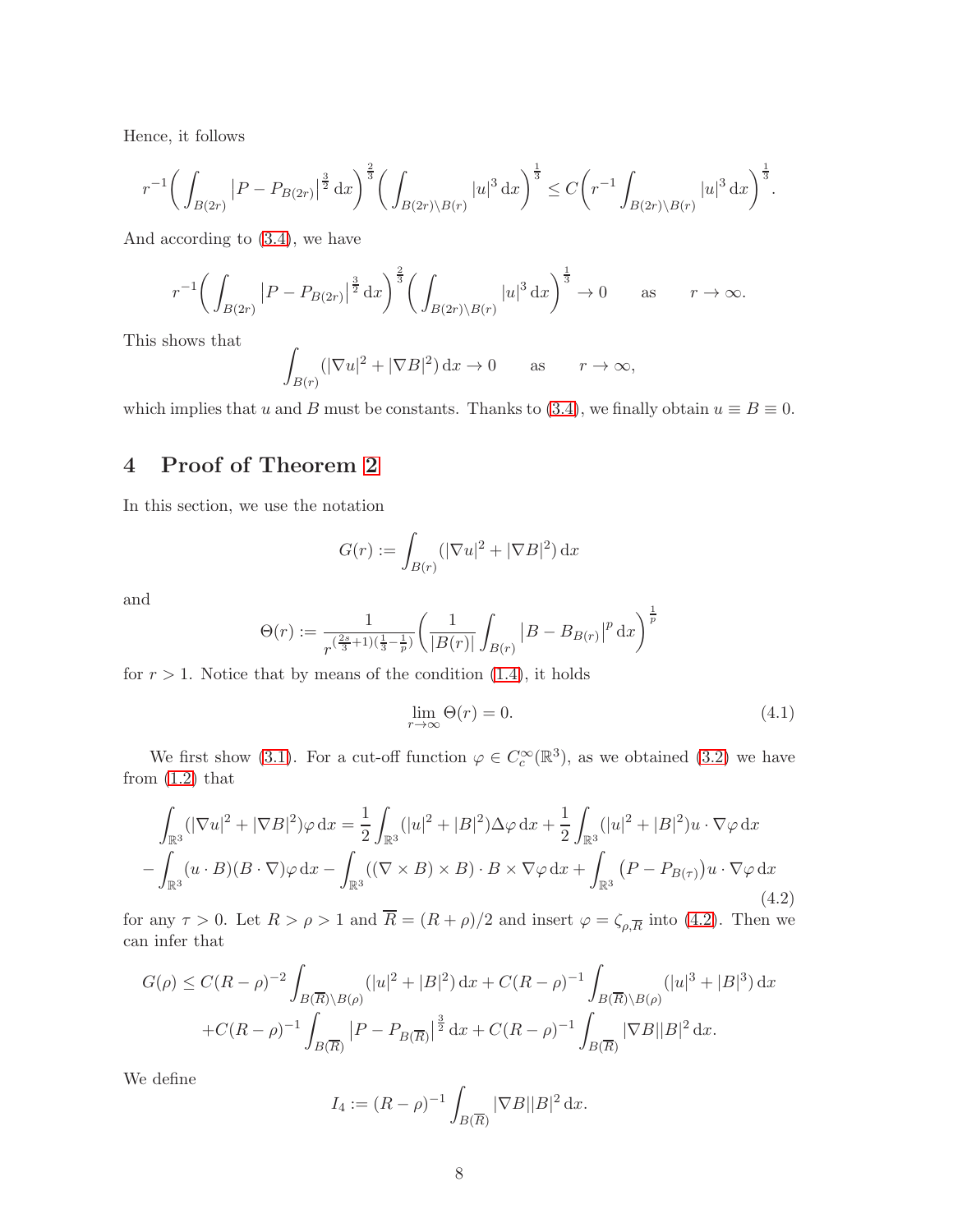With the notations [\(4.3\)](#page-8-0) we have that

$$
\int_{B(\rho)} (|\nabla u|^2 + |\nabla B|^2) \, \mathrm{d}x \le C(I_1 + I_2 + I_3 + I_4).
$$

In the proof of Theorem [1,](#page-1-1) we already showed

<span id="page-8-0"></span>
$$
I_1 + I_2 + I_3 \le \epsilon G(R) + C(\epsilon) R^{\frac{s+6}{s-3}}(R - \rho)^{-\frac{s+6}{s-3}}, \qquad \epsilon > 0.
$$
 (4.3)

We estimate  $I_4$  by considering the cases  $3 < p \leq 4$  and  $p > 4$  separately.

(i) 
$$
3 < p \leq 4
$$
 case:

Using Hölder's inequality, we have

$$
I_4 \leq (R-\rho)^{-1} \|B\|_{L^p(B(R))}^{\frac{p}{6-p}} \|B\|_{L^6(B(R))}^{\frac{3(4-p)}{6-p}} G(R)^{\frac{1}{2}}.
$$

Let  $\varphi = \zeta_{R/2,R}$ . Then, since it is satisfied regardless of  $R > 1$  that  $0 \leq \varphi \leq 1$ ,  $\|\varphi\|_{L^1} \geq$  $|B(R)|/8$ ,  $|\nabla \varphi| \leq 4/R$ , we can see by [\(2.3\)](#page-2-2) and [\(2.4\)](#page-2-3) that

$$
\int_{B(R)} |B|^p \, dx \le C \int_{B(R)} |B - B_{\varphi}|^p \, dx + C|B_{\varphi}|^p |B(R)|
$$
  

$$
\le C \int_{B(R)} |B - B_{B(R)}|^p \, dx + C R^{-\frac{2p}{3} - \frac{p}{s} + 3}.
$$

Thus, it follows

<span id="page-8-1"></span>
$$
\int_{B(R)} |B|^p \, dx \le C R^{\left(\frac{2s}{3} + 1\right)\left(\frac{p}{3} - 1\right) + 3} \Theta(R)^p + C R^{-\frac{2p}{3} - \frac{p}{s} + 3}.\tag{4.4}
$$

Continuously, using  $R^{(\frac{2s}{3}+1)(\frac{p}{3}-1)+3} = R^{6-p}R^{(\frac{2s}{3}+4)(\frac{p}{3}-1)}$  and  $R^{-\frac{2p}{3}-\frac{p}{s}+3} \leq R^{6-p}$ , we obtain

$$
\int_{B(R)} |B|^p \, \mathrm{d}x \leq CR^{6-p} \big( R^{\left(\frac{2s}{3}+4\right)\left(\frac{p}{3}-1\right)} \Theta(R)^p + 1 \big).
$$

As above we can also have

$$
\int_{B(R)} |B|^6 \, \mathrm{d}x \le C \int_{B(R)} \left| B - B_{B(R)} \right|^6 \, \mathrm{d}x + C R^{-1 - \frac{6}{s}}.
$$

By Poincaré-Sobolev inequality with  $R^{-1-\frac{6}{s}} \leq 1$ ,

<span id="page-8-2"></span>
$$
\int_{B(R)} |B|^6 \, dx \le C \bigg( \int_{B(R)} |\nabla B|^2 \, dx \bigg)^3 + C. \tag{4.5}
$$

Combining the above estimates, we can infer

$$
I_4 \leq CR(R-\rho)^{-1} \left( R^{\left(\frac{2s}{3}+4\right)\left(\frac{p}{3}-1\right)} \Theta(R)^p + 1 \right)^{\frac{1}{6-p}} \left( G(R)+1 \right)^{\frac{3(4-p)}{2(6-p)}+\frac{1}{2}}.
$$

Noting that

$$
\frac{3(4-p)}{2(6-p)} + \frac{1}{2} < 1, \qquad p > 3,
$$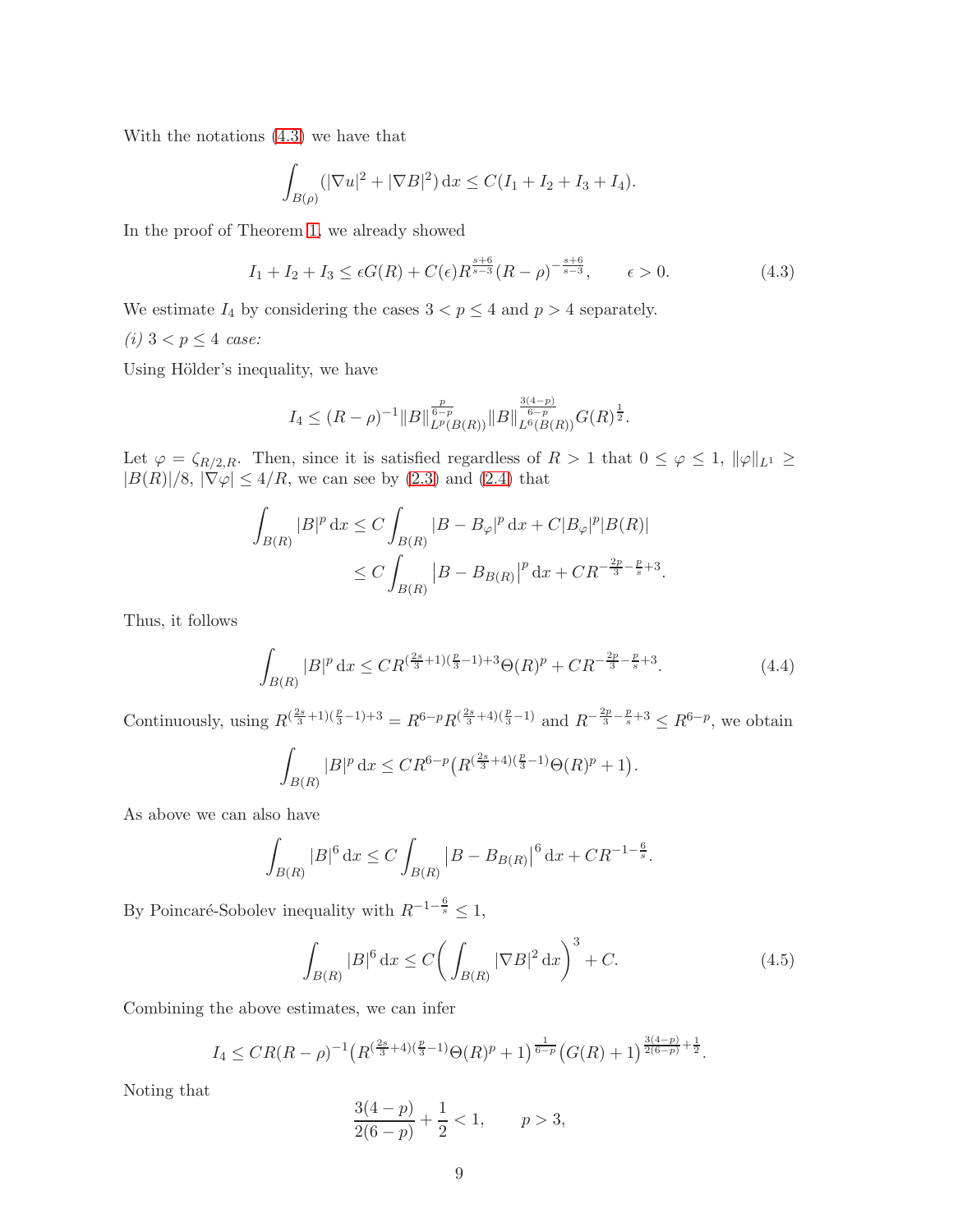with the Young's inequality and  $R(R - \rho)^{-1} > 1$  we deduce that

$$
I_4 \leq \epsilon G(R) + C(\epsilon) R^{\frac{6-p}{p-3}}(R-\rho)^{-\frac{6-p}{p-3}} \left( R^{(\frac{2s}{3}+4)(\frac{p}{3}-1)} \Theta(R)^p + 1 \right)^{\frac{1}{p-3}}, \qquad \epsilon > 0.
$$

(*ii*)  $p \geq 4$  case:

Using Hölder's inequality with  $\psi = \zeta_{\overline{R},R}$ , we have

$$
I_4 \leq (R-\rho)^{-1} \|B\|_{L^p(B(R))}^{\frac{p}{2(p-3)}} \|\psi^3 B\|_{L^3(B(R))}^{\frac{3(p-4)}{2(p-3)}} G(R)^{\frac{1}{2}}.
$$

Due to  $p \geq 4$ , we can verify  $R^{(\frac{2s}{3}+1)(\frac{p}{3}-1)+3} \leq R^{p-2}R^{(\frac{2s}{3}+4)(\frac{p}{3}-1)}$  and  $R^{-\frac{2p}{3}-\frac{p}{s}+3} \leq R^{p-2}$ . Applying it to [\(4.4\)](#page-8-1) yields

$$
\int_{B(R)} |B|^p \, \mathrm{d}x \leq CR^{p-2} \big( R^{\left(\frac{2s}{3}+4\right)\left(\frac{p}{3}-1\right)} \Theta(R)^p + 1 \big).
$$

On the other hand, recalling the definition of  $I_2$ , we have

$$
\int_{B(R)} |\psi^3 B|^3 \, \mathrm{d}x = (R - \rho) I_2.
$$

Hence, with the Young's inequality we can infer that

$$
I_4 \leq CR^{\frac{p-2}{2(p-3)}}(R-\rho)^{-\frac{p-2}{2(p-3)}}\left(R^{\left(\frac{2s}{3}+4\right)\left(\frac{p}{3}-1\right)}\Theta(R)^p+1\right)^{\frac{1}{2(p-3)}}G(R)^{\frac{1}{2}}I_2^{\frac{p-4}{2(p-3)}}\leq CR(R-\rho)^{-1}\left(R^{\left(\frac{2s}{3}+4\right)\left(\frac{p}{3}-1\right)}\Theta(R)^p+1\right)^{\frac{1}{p-2}}G(R)^{\frac{p-3}{p-2}}+I_2.
$$

Noting that  $(p-3)/(p-2) < 1$ , we use Young's inequality again to have

$$
I_4 \leq \epsilon G(R) + C(\epsilon)R^{p-2}(R-\rho)^{-(p-2)}\left(R^{\left(\frac{2s}{3}+4\right)\left(\frac{p}{3}-1\right)}\Theta(R)^p + 1\right) + I_2, \qquad \epsilon > 0.
$$

Therefore, for any case we have

$$
I_4 \leq \epsilon G(R) + C(\epsilon)R^{\beta}(R-\rho)^{-\beta}\left(R^{\left(\frac{2s}{3}+4\right)\left(\frac{p}{3}-1\right)}\Theta(R)^p + 1\right)^{\gamma} + I_2, \qquad \epsilon > 0
$$

where

$$
\beta := \max \left\{ \frac{6-p}{p-3}, p-2 \right\}, \qquad \gamma := \max \left\{ \frac{1}{p-3}, 1 \right\}.
$$

Taking  $\epsilon$  sufficiently small and redefining  $\beta$  to satisfy  $\beta \geq (s+6)/(s-3)$  also, we deduce

$$
G(\rho) \le \frac{1}{2}G(R) + CR^{\beta}(R-\rho)^{-\beta}\left(R^{\left(\frac{2s}{3}+4\right)\left(\frac{p}{3}-1\right)}\Theta(R)^p + 1\right)^{\gamma}.
$$

We set  $r > 1$  and  $r \le \rho < R \le 2r$ . Since we clearly have

$$
\big(R^{(\frac{2s}{3}+4)(\frac{p}{3}-1)} \Theta(R)^p + 1\big)^\gamma \leq C \bigg( r^{(\frac{2s}{3}+4)(\frac{p}{3}-1)} \sup_{\tau \in [r,2r]} \Theta(\tau)^p + 1 \bigg)^\gamma,
$$

employing the iteration Lemma in [\[10,](#page-12-11) Lemma 3.1], we can see

$$
G(\rho) \le C R^{\beta} (R - \rho)^{-\beta} \left( r^{\left(\frac{2s}{3} + 4\right)\left(\frac{p}{3} - 1\right)} \sup_{\tau \in [r, 2r]} \Theta(\tau)^p + 1 \right)^{\gamma}.
$$
 (4.6)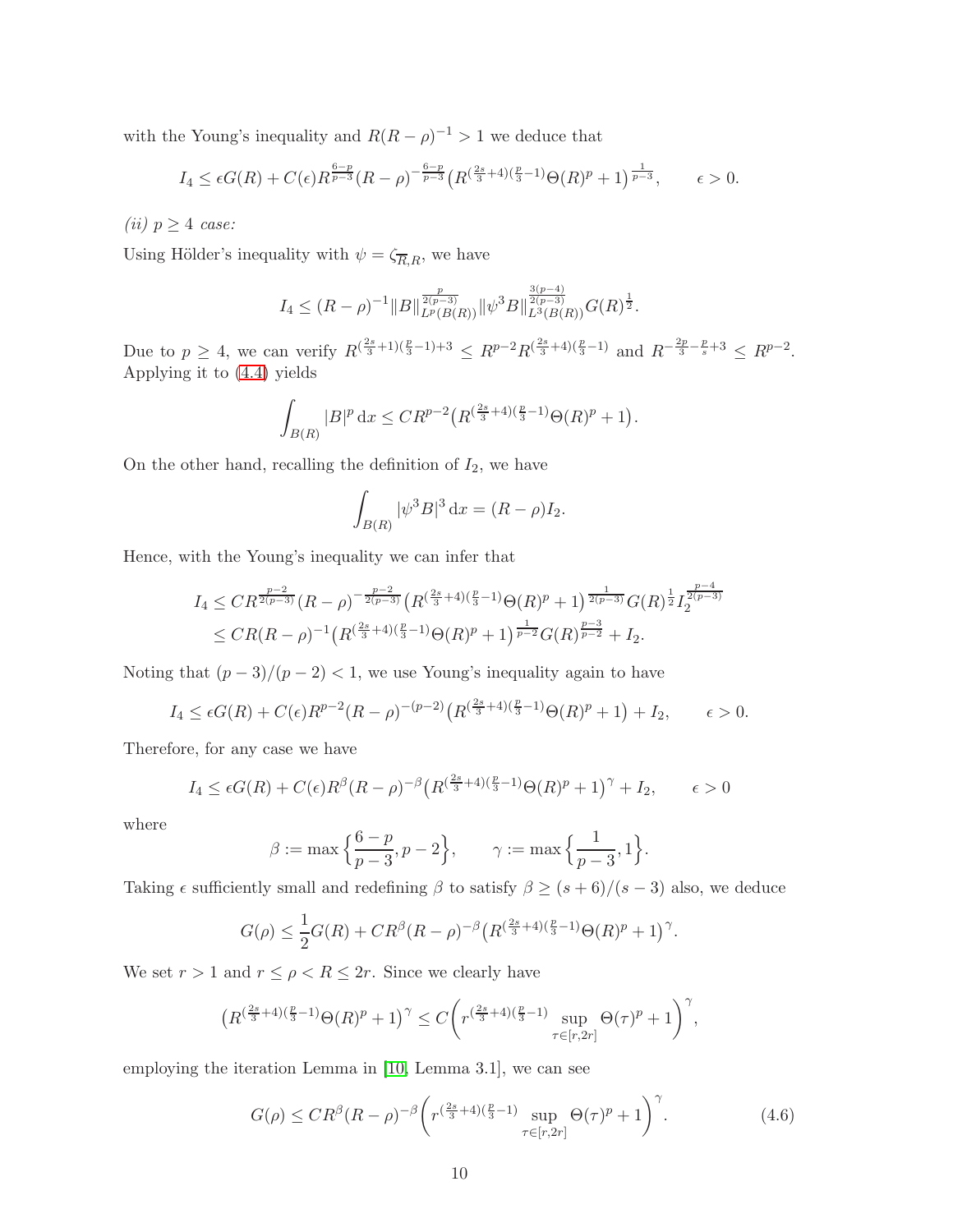And by letting  $\rho = r$  and  $R = 2r$ , [\(4.1\)](#page-7-1) gives that

<span id="page-10-0"></span>
$$
G(r) \le C \left( r^{\left(\frac{2s}{3} + 4\right)\left(\frac{p}{3} - 1\right)} \sup_{\tau \in [r, 2r]} \Theta(\tau)^p + 1 \right)^{\gamma} \le C r^{\gamma \left(\frac{2s}{3} + 4\right)\left(\frac{p}{3} - 1\right)} \tag{4.7}
$$

for sufficiently large  $r > 1$ . To finish showing [\(3.1\)](#page-3-1), we estimate  $I_4$  in another way. Using Hölder's inequalities with  $\psi=\zeta_{\overline{R},R},$  we can have

$$
I_4 \leq (R-\rho)^{-1} \|B\|_{L^p(B(R))}^{\frac{3p}{sp-3s+3p}} \|B\|_{L^6(B(R))}^{\frac{sp-3s-3p+18}{sp-3s+3p}} \|\psi^3 B\|_{L^3(B(R))}^{\frac{sp-3s+6p-18}{sp-3s+3p}} G(R)^{\frac{1}{2}}.
$$

We apply  $R^{-\frac{2p}{3} - \frac{p}{2} + 3} \leq 1$  to [\(4.4\)](#page-8-1) and obtain

$$
||B||_{L^p(B(R))} \le C R^{(\frac{2s}{3}+1)(\frac{1}{3}-\frac{1}{p})+\frac{3}{p}} \Theta(R) + C.
$$

From  $(2.1)$  and  $(2.2)$  we see that

$$
\|\psi^3 B\|_{L^3(B(R))} \leq C R^{\frac{1}{3}} G(R)^{\frac{3}{s+6}} + C R^{\frac{1}{3} + (\frac{11}{12} - \frac{1}{2s})\frac{6}{s+6}}(R-\rho)^{-\frac{6}{s+6}} G(R)^{\frac{3}{2(s+6)}}
$$

$$
+ C R^{\frac{4}{3} - \frac{1}{s}} (R-\rho)^{-1} + C R^{\frac{1}{3} + (\frac{11}{6} - \frac{1}{s})\frac{6}{s+6}}(R-\rho)^{-\frac{12}{s+6}}.
$$

Then using Young's inequality along with  $R(R - \rho) > 1$  and  $R > 1$ , we deduce

$$
\|\psi^3 B\|_{L^3(B(R))} \leq C R^{\frac{1}{3}} G(R)^{\frac{3}{s+6}} + C R^{\frac{1}{3} + \frac{12}{s+6}} (R - \rho)^{-\frac{12}{s+6}}.
$$

Thus, with [\(4.5\)](#page-8-2) we have

$$
I_4 \leq C(R-\rho)^{-1} \left( R^{\left(\frac{2s}{3}+1\right)\left(\frac{1}{3}-\frac{1}{p}\right)+\frac{3}{p}} \Theta(R) + R^{-\frac{2p}{3}-\frac{p}{s}+3} \right) \frac{3p}{sp-3s+3p} \left( G(R)^{\frac{1}{2}} + 1 \right) \frac{sp-3s-3p+18}{sp-3s+3p} \n\left( R^{\frac{1}{3}} G(R)^{\frac{3}{s+6}} + R^{\frac{1}{3}+\frac{12}{s+6}} (R-\rho)^{-\frac{12}{s+6}} \right) \frac{sp-3s+6p-18}{sp-3s+3p} G(R)^{\frac{1}{2}}.
$$

We also set  $r \leq \rho < R \leq 2r$  for  $r > 1$ . By  $R(R - \rho) > 1$  again, we can rewrite it as

$$
I_4 \leq CR(R-\rho)^{-1} \left(\Theta(R)^{\frac{3p}{sp-3s+3p}} + R^{-\frac{2sp+3p}{3s}}\right) \left(G(R) + R^{\frac{12}{s+6}}(R-\rho)^{-\frac{12}{s+6}}\right) \leq CR(R-\rho)^{-1} \left(\sup_{\tau \in [r,2r]} \Theta(\tau)^{\frac{3p}{sp-3s+3p}} + r^{-\frac{2sp+3p}{3s}}\right) G(2r) + CR^{\frac{s+6}{s-3}}(R-\rho)^{-\frac{s+6}{s-3}}.
$$

We used in the last inequality that

$$
\sup_{\tau \in [r,2r]} \Theta(\tau)^{\frac{3p}{sp-3s+3p}} + r^{-\frac{2sp+3p}{3s}} \le 1
$$

which is true for sufficiently large  $r > 1$ . Recalling [\(4.3\)](#page-8-0) and taking  $\epsilon > 0$  sufficiently small, we arrive at

$$
G(\rho) \leq \frac{1}{2}G(R) + C R^{\frac{s+6}{s-3}}(R-\rho)^{-\frac{s+6}{s-3}} + C R(R-\rho)^{-1} \left(\sup_{\tau \in [r,2r]} \Theta(\tau)^{\frac{3p}{sp-3s+3p}} + r^{-\frac{2sp+3p}{3s}}\right) G(2r).
$$

According to the iteration Lemma in [\[10,](#page-12-11) Lemma 3.1], it follows that

$$
G(\rho) \leq CR^{\frac{s+6}{s-3}}(R-\rho)^{-\frac{s+6}{s-3}} + CR(R-\rho)^{-1} \bigg(\sup_{\tau \in [r,2r]} \Theta(\tau)^{\frac{3p}{sp-3s+3p}} + r^{-\frac{2sp+3p}{3s}}\bigg)G(2r).
$$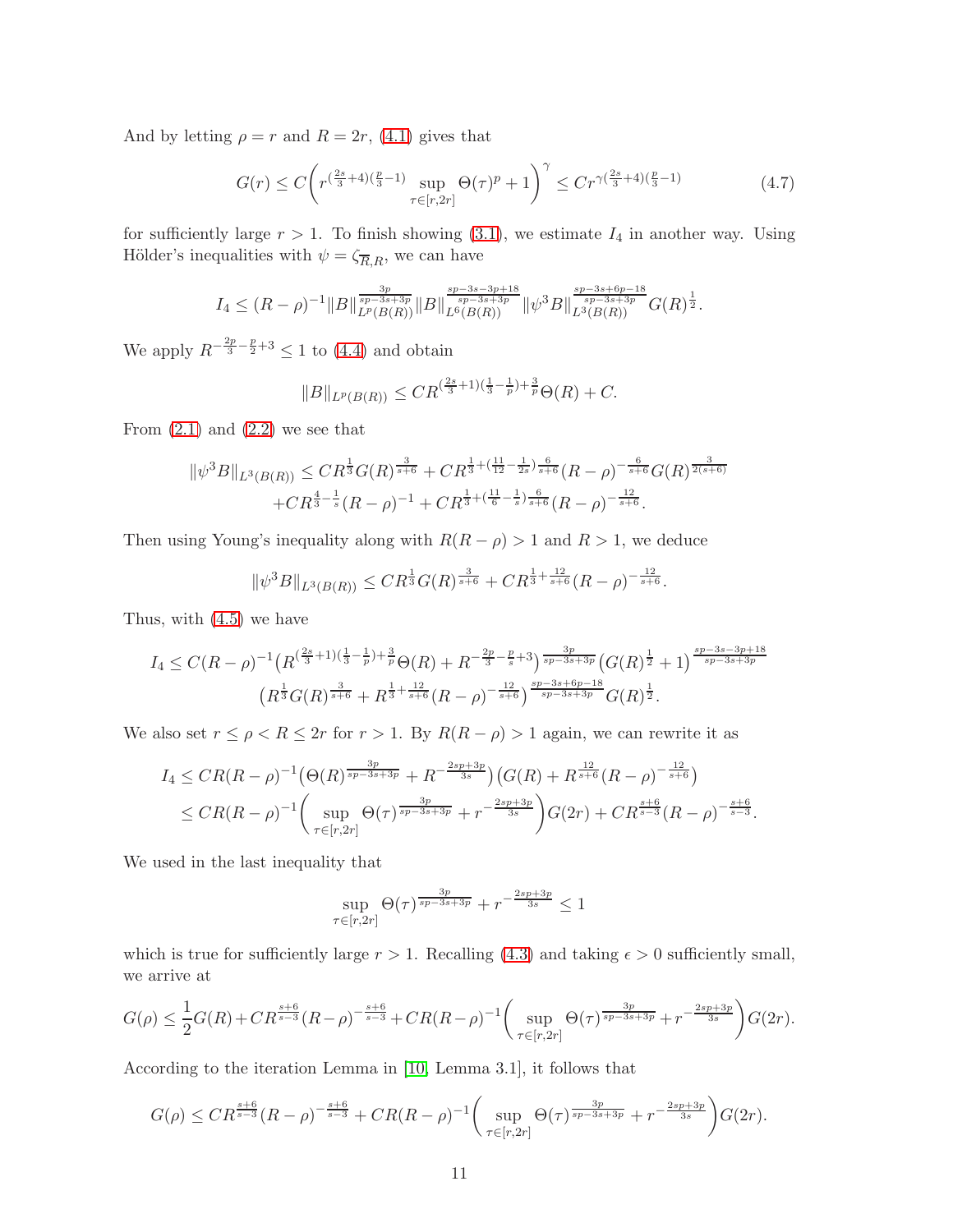In particular, for  $\rho = r$  and  $R = 2r$ ,

<span id="page-11-0"></span>
$$
G(r) \le \kappa \left( \sup_{\tau \in [r,2r]} \Theta(\tau)^{\frac{3p}{sp-3s+3p}} + r^{-\frac{2sp+3p}{3s}} \right) G(2r) + \kappa \tag{4.8}
$$

for some  $\kappa > 0$ . We consider  $r > 1$  sufficiently large such that

$$
\kappa \left( \sup_{\tau \in [r, 2r]} \Theta(\tau)^{\frac{3p}{sp-3s+3p}} + r^{-\frac{2sp+3p}{3s}} \right) \leq 2^{-2\gamma(\frac{2s}{3}+4)(\frac{p}{3}-1)}.
$$

Then iterating  $(4.8)$  *n*-times yields

$$
G(r) \le 2^{-2n\gamma(\frac{2s}{3}+4)(\frac{p}{3}-1)}G(2^nr) + \kappa \sum_{j=0}^{n-1} 2^{-2j\gamma(\frac{2s}{3}+4)(\frac{p}{3}-1)}.
$$

Thus, [\(4.7\)](#page-10-0) implies that

$$
G(r) \le 2^{-n\gamma(\frac{2s}{3}+4)(\frac{p}{3}-1)}r^{\gamma(\frac{2s}{3}+4)(\frac{p}{3}-1)} + C.
$$

After letting  $n \to \infty$ , we pass  $r \to \infty$ , which shows [\(3.1\)](#page-3-1).

Following the way we obtained [\(3.4\)](#page-5-0) in the proof of Theorem [1,](#page-1-1) we clearly have from [\(3.1\)](#page-3-1) the same conclusion, and [\(3.5\)](#page-6-0) also follows.

Now, we are ready to finish the proof. Let  $r > 1$  and  $\varphi = \zeta_{r,2r}$ . From [\(4.2\)](#page-7-0) we have

$$
\int_{B(r)} (|\nabla u|^2 + |\nabla B|^2) dx \le Cr^{-2} \int_{B(2r)\backslash B(r)} (|u|^2 + |B|^2) dx
$$
  
+ $Cr^{-1} \int_{B(2r)\backslash B(r)} (|u|^3 + |B|^3) dx + Cr^{-1} \Biggl(\int_{B(2r)} |P - P_{B(2r)}|^{\frac{3}{2}} dx\Biggr)^{\frac{2}{3}} \Biggl(\int_{B(2r)\backslash B(r)} |u|^3 dx\Biggr)^{\frac{1}{3}}$   
+ $Cr^{-1} \int_{B(2r)\backslash B(r)} |B|^2 |\nabla B| dx.$ 

To obtain

$$
\int_{B(r)} (|\nabla u|^2 + |\nabla B|^2) \, \mathrm{d}x \to 0 \qquad \text{as} \qquad r \to \infty,
$$

it suffices to show that

$$
r^{-1} \int_{B(2r)\backslash B(r)} |B|^2 |\nabla B| \, \mathrm{d}x \to 0 \qquad r \to \infty.
$$

Using Hölder's inequality yields

$$
r^{-1} \int_{B(2r)\backslash B(r)} |B|^2 |\nabla B| \, dx \le Cr^{-\frac{1}{2}} \bigg( \int_{B(2r)} |B|^6 \, dx \bigg)^{\frac{1}{3}} \bigg( \int_{B(2r)\backslash B(r)} |\nabla B|^2 \, dx \bigg)^{\frac{1}{2}}.
$$

By  $(4.5)$  we have

$$
r^{-1}\int_{B(2r)\backslash B(r)}|B|^2|\nabla B|\,\mathrm{d} x\leq Cr^{-\frac{1}{2}}\bigg\{\bigg(\int_{B(2r)}|\nabla B|^2\,\mathrm{d} x\bigg)^3+1\bigg\}^{\frac{1}{3}}\bigg(\int_{B(2r)\backslash B(r)}|\nabla B|^2\,\mathrm{d} x\bigg)^{\frac{1}{2}}.
$$

From  $(3.1)$  we obtain what we desired. This completes the proof.

#### Acknowledgements

Chae's research was partially supported by NRF grants 2021R1A2C1003234, and by the Chung-Ang University research grant in 2019. Wolf has been supported by NRF grants 2017R1E1A1A01074536. The authors declare that they have no conflict of interest.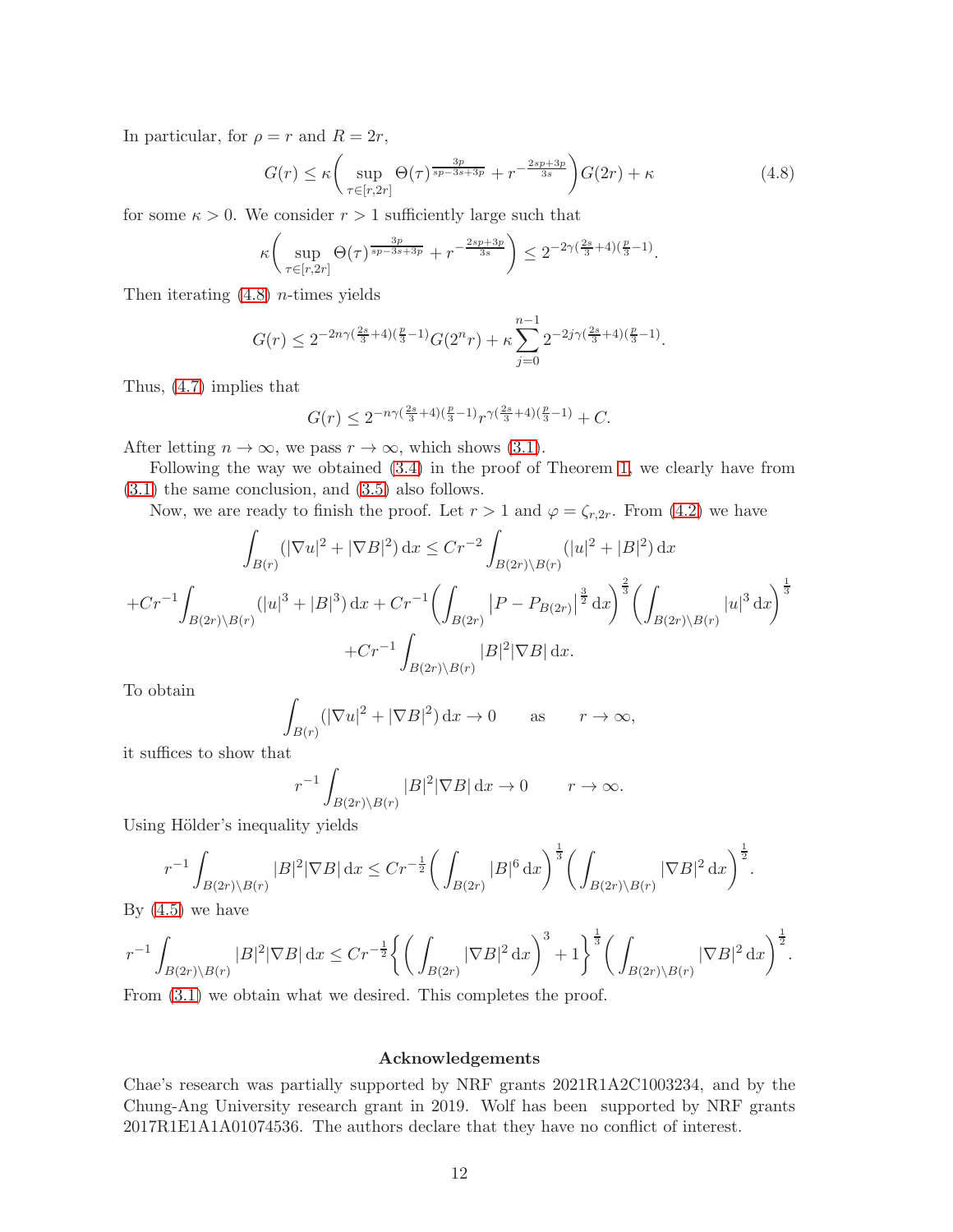### <span id="page-12-0"></span>References

- <span id="page-12-9"></span>[1] Dongho Chae, Liouville-type theorems for the forced Euler equations and the Navier– Stokes equations, Comm. Math. Phys. 326 (2014), no. 1, 37–48.
- [2] Dongho Chae, Pierre Degond and Jian-Guo Liu, Well-posedness for Hall– magnetohydrodynamics, Ann. Inst. H. Poincaré Anal. Non Linéaire 31 (2014), no. 3, 555-565.
- <span id="page-12-1"></span>[3] Dongho Chae and Tsuyoshi Yoneda, On the Liouville theorem for the stationary Navier–Stokes equations in a critical space, J. Math. Anal. Appl.  $405$  (2013), no. 2, 706-710.
- <span id="page-12-2"></span>[4] Dongho Chae and Jörg Wolf, On Liouville type theorems for the steady Navier–Stokes equations in  $\mathbb{R}^3$ , J. Differential Equations 261 (2016), no. 10, 5541-5560.
- <span id="page-12-7"></span>[5] Dongho Chae and Jörg Wolf, On Liouville type theorem for the stationary Navier– Stokes equations, Calc. Var. Partial Differential Equations 58 (2019), no. 3, Paper No. 111, 11 pp.
- <span id="page-12-8"></span>[6] Dongho Chae and Jörg Wolf, On Liouville type theorems for the stationary MHD and Hall–MHD systems, J. Differential Equations 295 (2021), 233-248.
- <span id="page-12-10"></span><span id="page-12-3"></span>[7] Dongho Chae, Junha Kim, Jörg Wolf, On Liouville type theorems for the stationary non-Newtonian fluid euations, [arXiv:2107.09867.](http://arxiv.org/abs/2107.09867)
- [8] Diego Chamorro, Oscar Jarrin and Pierre-Gilles Lemarié-Rieusset, Some Liouville theorems for stationary Navier–Stokes equations in Lebesgue and Morrey spaces, Ann. Inst. H. Poincaré Anal. Non Linéaire 38 (2021), no. 3, 689-710.
- [9] Giovanni Paolo Galdi, An introduction to the mathematical theory of the Navier–Stokes equations: Steady-state problems. Second edition. Springer Monographs in Mathematics. Springer, New York, 2011. xiv+1018 pp.
- <span id="page-12-11"></span>[10] Mariano Giaquinta, Multiple integrals in the calculus of variations and nonlinear elliptic systems. Annals of Mathematics Studies, 105. Princeton University Press, Princeton, NJ, 1983. vii+297 pp.
- <span id="page-12-4"></span>[11] David Gilbarg and Hans F. Weinberger, Asymptotic properties of steady plane solutions of the Navier–Stokes equations with bounded Dirichlet integral, Ann. Scuola Norm. Sup. Pisa Cl. Sci. (4) 5 (1978), no. 2, 381-404.
- [12] Oscar Jarrin, Some Liouville theorems for stationary Navier–Stokes equations in Lebesque and Morrey spaces, J. Math. Anal. Appl., 486 (2020), Article 123871.
- <span id="page-12-5"></span>[13] Gabriel Koch, Nikolai Nadirashvili and Gregory A. Seregin, Vladimir Šverák, *Liouville* theorems for the Navier–Stokes equations and applications, Acta Math. 203 (2009), no. 1, 83-105.
- <span id="page-12-6"></span>[14] Mikhail Korobkov, Konstantin Pileckas and Remigio Russo, The Liouville theorem for the steady-state Navier–Stokes problem for axially symmetric 3D solutions in absence of swirl, J. Math. Fluid Mech. 17 (2015), no. 2, 287-293.